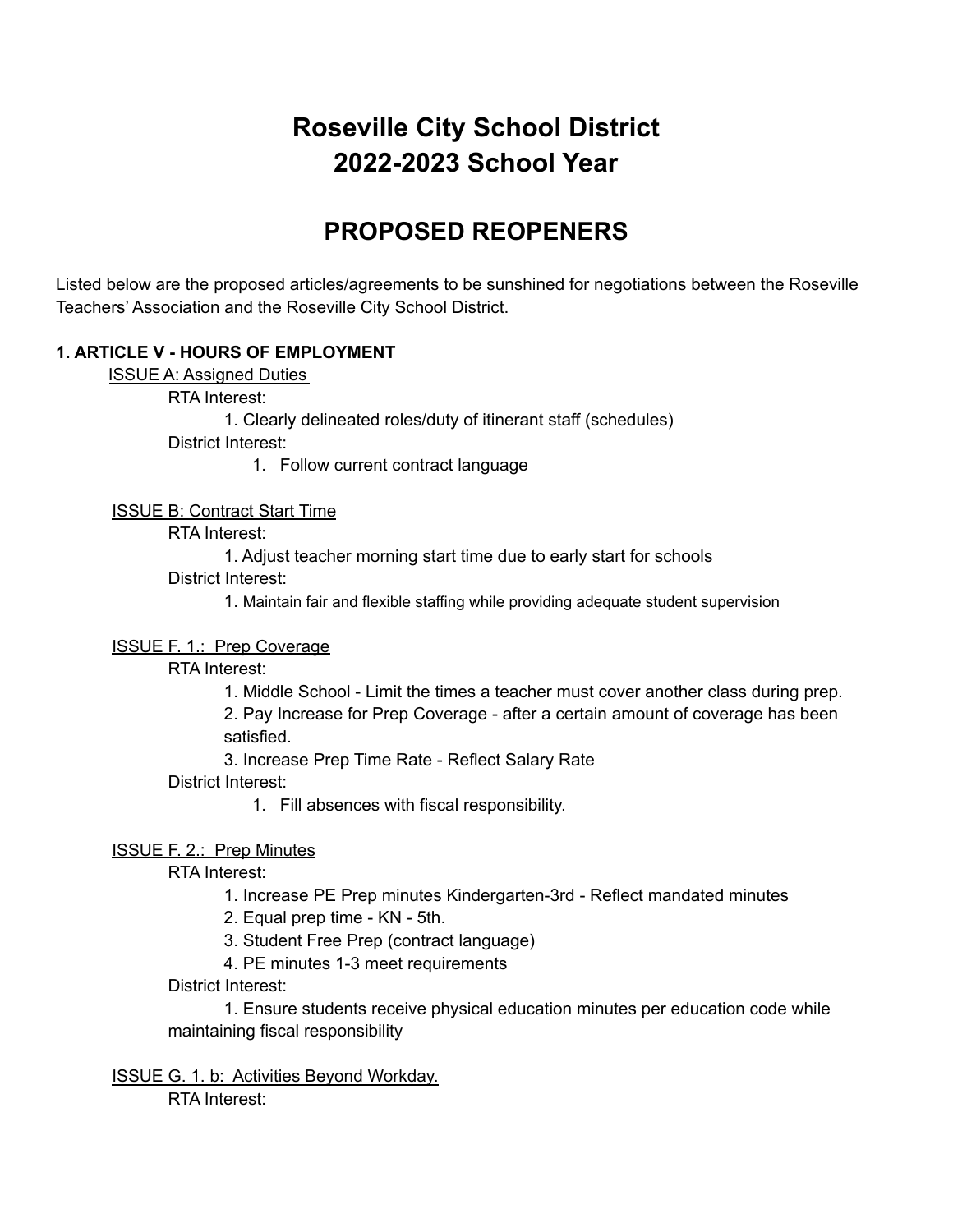1. Adjust Open House language to "GATHERING" - allow more event freedom to sites

2. Compensation for RSP teacher for SAM meetings

3. Decrease duty for itinerant employee due to SAM/SSP meetings

4. Limit Recess Duties

5. Before/After School RTI groups with compensation

6. Hourly rate for meetings after contract hours

District Interest:

1. Maintain fair and flexible staffing while providing adequate student supervision and maintaining fiscal responsibility.

ISSUE J: Release Days

RTA Interest:

1. More IEP days during school hours

2. No IEPs after contract hours

3. Limit IEPs to one after school (not 2)

4. Increase sub days/floating SLPA to cover missed sessions

District Interest:

1. Maintain fair and flexible staffing while maintaining fiscal responsibility.

#### **2. ARTICLE VII - CLASS SIZE**

ISSUE A: Class Size

RTA Interest:

1. TK-3rd class size - 20, cap-24

2. 4th/5th class size - 30

3. 6-8th cap - 26

4. Smaller PE class size

5. Psych Student Ratio Restructure - 1:500 - Recommended Ratio

6. K-1 I.A.

District Interest:

1. Staff appropriately according to student need, financial ability, facility constraints while adhering to state regulations. Keep children in their neighborhood school. Attempt to keep all class sizes within stated averages.

ISSUE H: Staffing Ratio for SLP

RTA Interest:

1. SLP Hard Cap 55

District Interest:

1. Follow current contract language

ISSUE J: Class Size for Special Education

RTA Interest:

1. Autism Hard Cap 8

2. SDC - 10 Cap, compensation above CAP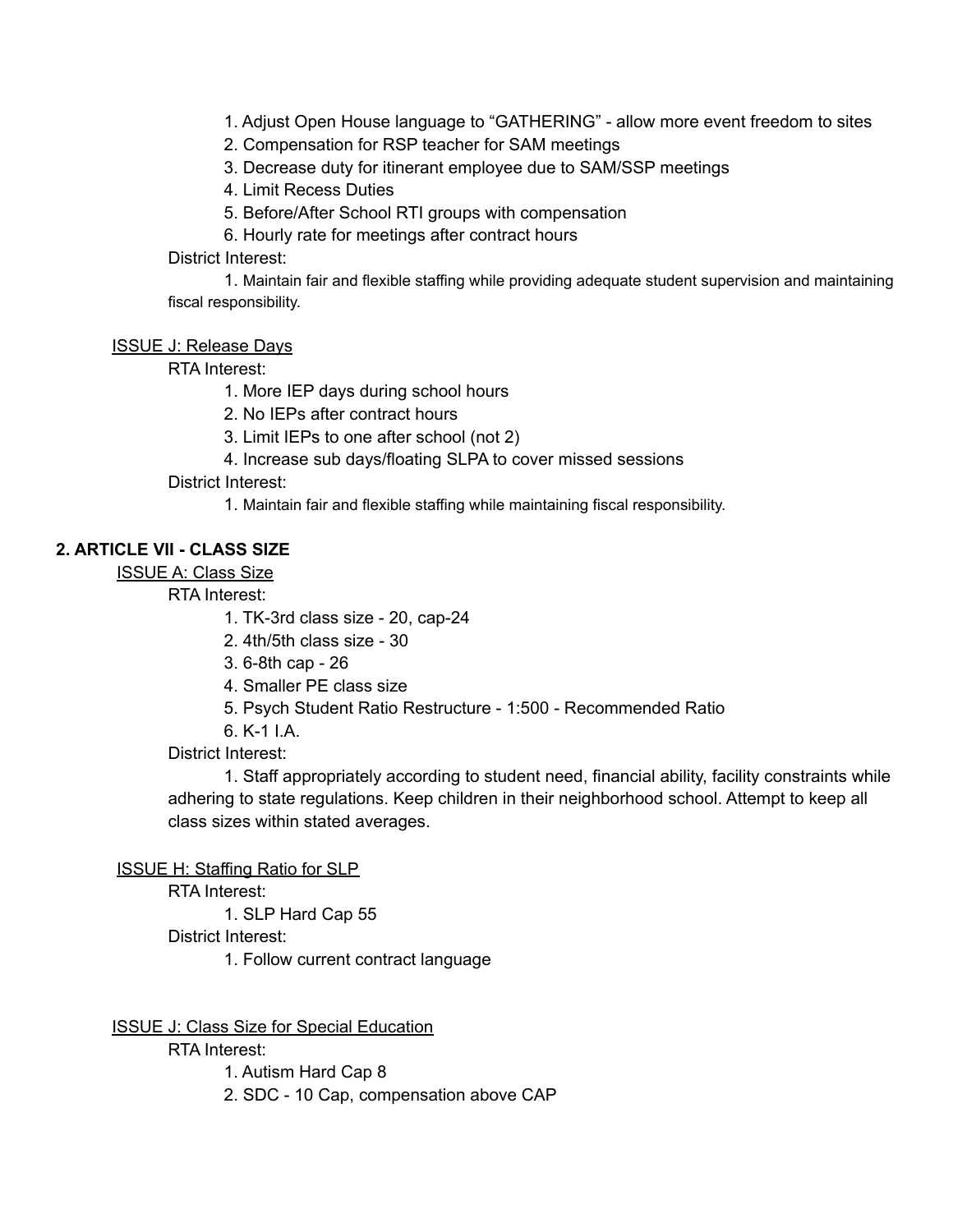3. ADS - 8 Cap, compensation at 10

4. FSP - 6 Cap

5. RSP - Lower numbers (Federal Law is 28)

District Interest:

1. Follow current contract language. Meet the needs of students while maintaining fiscal responsibility

## **3. ARTICLE XXII - SICK LEAVE**

## ISSUE B:

RTA Interest:

1. Refine contractual language - Teacher not to lose whole daily rate when out of sub days, instead pay the sub rate only

2. Adjust Maternity Leave Protocol - allow 2 sick days to be saved for return to work. District Interest:

1. Maximize student contact time. Maintain fiscal responsibility. Avoid additional strain on the availability of substitute teachers.

## **4. ARTICLE XVIII - PERSONAL NECESSITY AND COMPELLING PERSONAL IMPORTANCE**

ISSUE E:

RTA Interest:

1. CPI 10 no tell days

2. 5 CPI days in a row

District Interest:

1. Maximize student contact time. Maintain fiscal responsibility. Avoid additional strain on the availability of substitute teachers.

## **5. ARTICLE XXVI - SALARY AND SALARY ADVANCEMENT**

ISSUE A: Salary Schedule Compensation

RTA Interest:

1. Fair compensation with fiscal abilities

District Interest:

1.Fair compensation within fiscal abilities

#### ISSUE B: [Salary Schedule Compensation for Nurses](https://docs.google.com/document/d/1DUNryh8DhOfppogjn8Ce6auWBnsWK_wBCNAifj2e544/edit?usp=sharing)

RTA Interest:

1. Nurses - Salary Proposal - see above link District Interest:

1.Fair compensation within fiscal abilities

ISSUE C: Salary Schedule Compensation for Psychologist RTA Interest: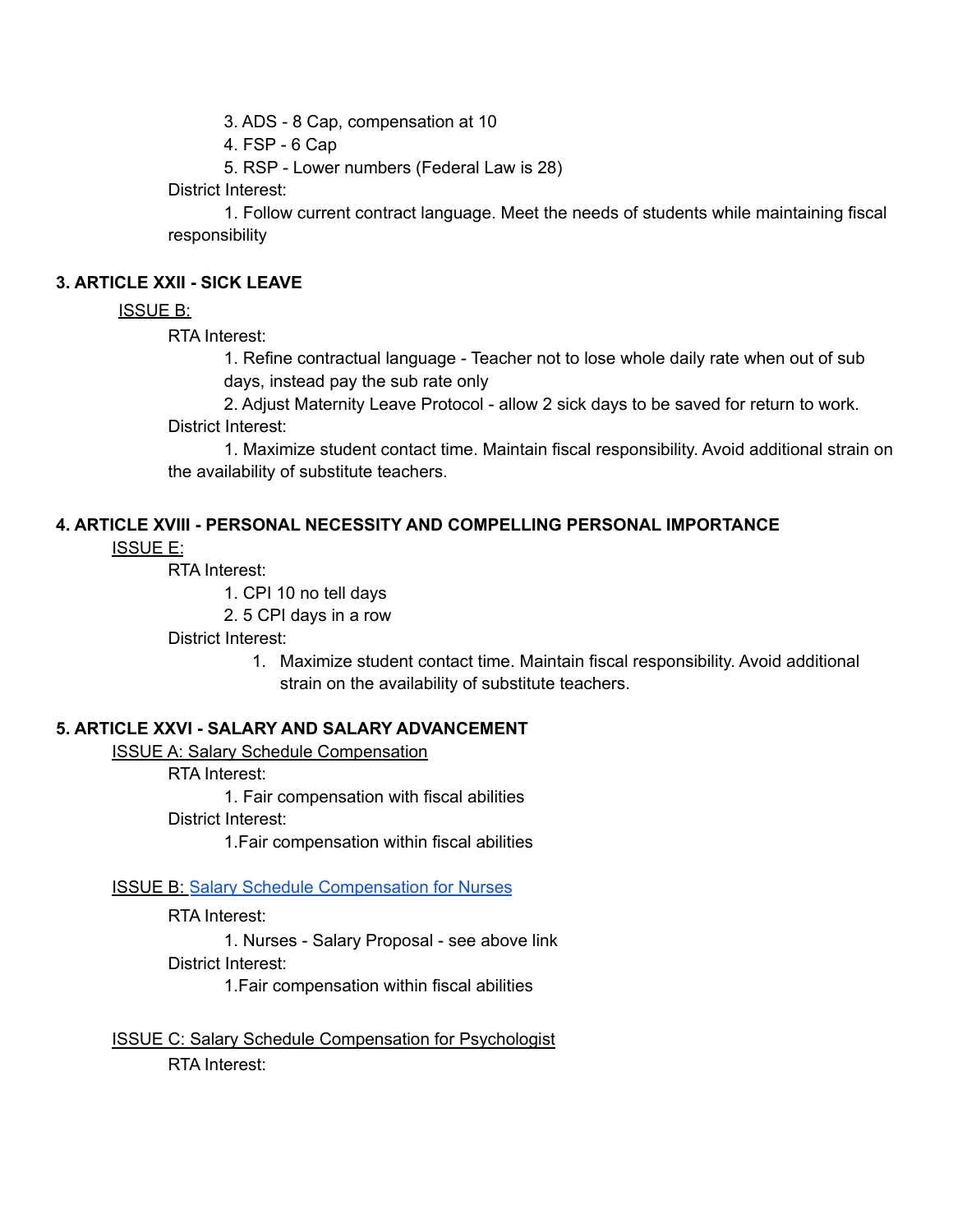1. Psychologist - Salary Proposal - (note no link was included in initial shared proposed reopeners.) Added 5/13/22 [RTA Psychologist Proposal 22/23](https://docs.google.com/document/d/1ifvtzNLzZvbYb4EsfjABQeDji3u7oR0xb0EQ5_E9bQk/edit?usp=sharing)

## District Interest:

1.Fair compensation within fiscal abilities

#### ISSUE D: [Salary Schedule Compensation for SLP](https://docs.google.com/presentation/d/1jNm4qBFLsS04GIxNityGr22V-blRwpr2/edit?usp=sharing&ouid=102720076105017503245&rtpof=true&sd=true)

RTA Interest:

1. SLP - Salary Adjustment Proposal - (see link above)

District Interest:

1.Fair compensation within fiscal abilities

#### ISSUE E: Appendix B - Education Stipends

RTA Interest:

1. Social Group Stipend for Counselors

- 2. Compensation for Teacher who Houses Another Class with No Sub
- 3. TOSA compensation for subbing
- 4. ESY increase pay
- 5. Increase SPED stipend

District Interest:

1.Fair compensation within fiscal abilities

## **6. ARTICLE XXVII - HEALTH AND WELFARE BENEFITS**

ISSUE A: Health Benefits

RTA Interest:

- 1. Increase Benefit Cap that is maintained within the district's fiscal ability
- 2. Compensation for staff opting out of benefits
- 3. Add Mental Health support to benefits
- 4. Offer Vision and Chiropractic (family)

District Interest:

1.Fair compensation within fiscal abilities

## **7. MOU - COVID**

RTA Interest:

- 1. Increase Psych time at schools full time at each school
- 2. COVID Bonus
- 3. Independent Study money for COVID quarantine material prep
- 4. Extend COVID leave
- 5. Compensation for 3 or more students needing work on quarantine
- 6. Compensation for teaching kids from another class/no sub

District Interest:

1. Continue negotiations for MOU as needed.

#### **8. NON-CONTRACT ISSUES**